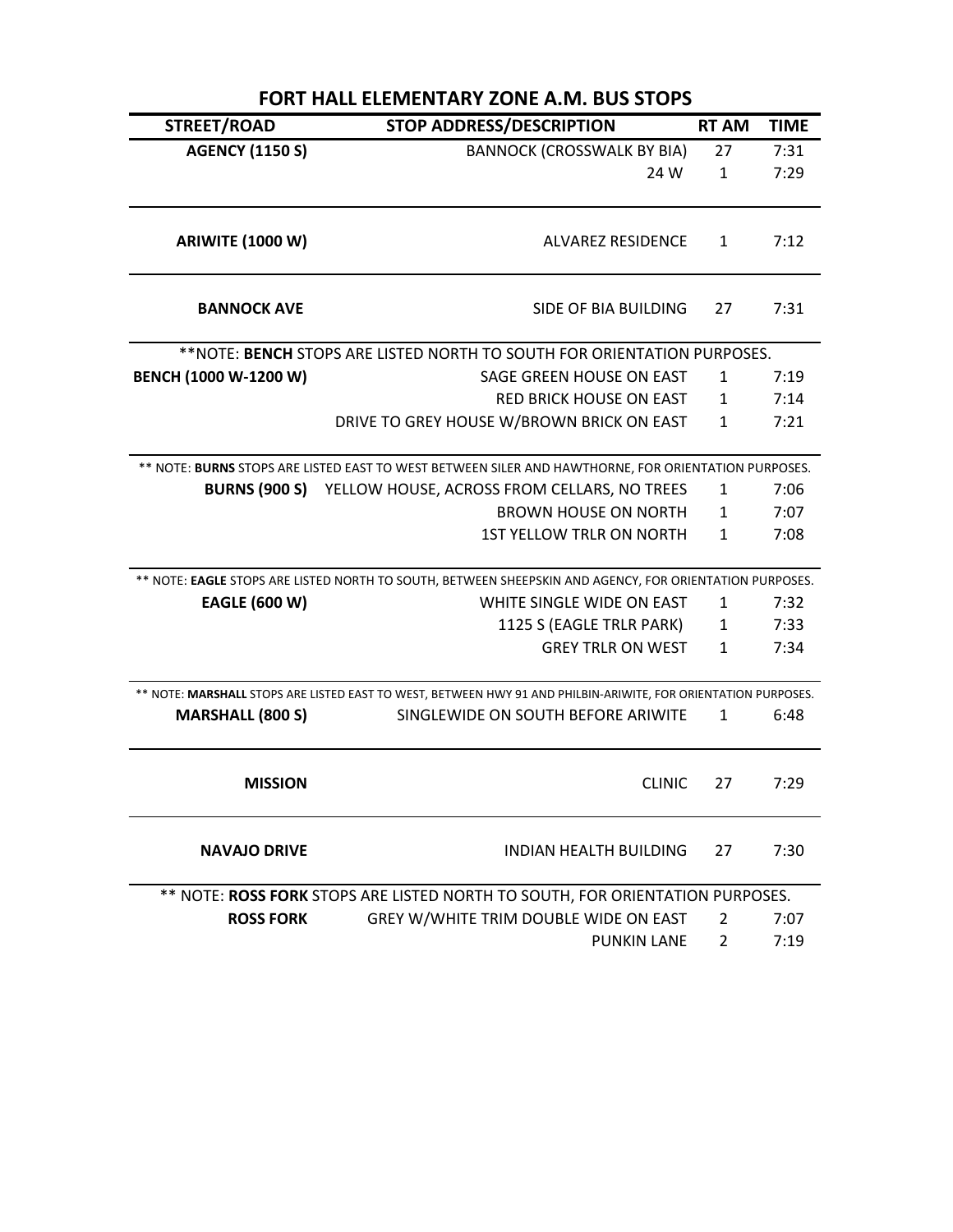| STREET/ROAD                                                                       | <b>STOP ADDRESS/DESCRIPTION</b>                                      | <b>RT AM</b>   | <b>TIME</b> |  |
|-----------------------------------------------------------------------------------|----------------------------------------------------------------------|----------------|-------------|--|
| ** NOTE: ROSS FORK IS DIVIDED INTO EAST AND WEST BY EAGLE ROAD                    |                                                                      |                |             |  |
| SHEEPSKIN (1100 S)                                                                | HAWTHORNE (900 W)                                                    | 1              | 7:23        |  |
| <b>WEST</b>                                                                       | <b>BATT LANE</b>                                                     | $\mathbf{1}$   | 7:27        |  |
|                                                                                   | LONG DRIVE TO HOUSE ON E BEFORE BATT LANE                            | $\mathbf{1}$   | 7:28        |  |
|                                                                                   | GROUP OF THREE TRLRS JUST AFTER BATT LANE                            | $\mathbf{1}$   | 7:29        |  |
|                                                                                   | BLUE HOUSE ON SOUTH, SITS BY BLUE WAREHOUSE                          | $\mathbf{1}$   | 7:10        |  |
|                                                                                   | LONG DRIVE ON SOUTH TO SINGLEWIDE TRLR                               | $\mathbf{1}$   | 7:10        |  |
|                                                                                   | CREAM & BROWN DOUBLEWIDE ON NORTH                                    | $\mathbf{1}$   | 7:11        |  |
|                                                                                   | WHITE TRLR & YELLOW TRLR ON SOUTH                                    | $\mathbf{1}$   | 7:11        |  |
|                                                                                   |                                                                      |                |             |  |
| SHEEPSKIN (1100 S)                                                                | 22 E                                                                 | 27             | 7:10        |  |
| <b>EAST</b>                                                                       | BANNOCK (500 W)                                                      | 27             | 7:14        |  |
|                                                                                   | <b>FALUKNER LOOP</b>                                                 | 27             | 7:16        |  |
|                                                                                   | 61 FAULKNER (LONG DRIVE, BUNCH OF MAILBOXES)                         | 27             | 7:17        |  |
|                                                                                   | <b>WHITE "A" FRAME</b>                                               | 27             | 7:18        |  |
|                                                                                   | 71 E SHEEPSKIN (WHITE VINYL FENCE NEXT TO WOODEN FENCE, 3 CAR GARAGE | 27             | 7:20        |  |
|                                                                                   |                                                                      |                |             |  |
| ** NOTE: SIMPLOT STOPS ARE LISTED EAST TO WEST BETWEEN 918 SIMPLOT AND EAGLE ROAD |                                                                      |                |             |  |
| <b>SIMPLOT (1200 S)</b>                                                           | 918                                                                  | $\overline{2}$ | 7:00        |  |
|                                                                                   | (COSGROVE RD) 1ST DRIVE ON SOUTH IMMEDIATELY AFTER ROSS FORK         | $\overline{2}$ | 7:23        |  |
|                                                                                   | <b>GREY W/MAROON TRIM ON SOUTH</b>                                   | $\overline{2}$ | 7:25        |  |
| GROUP OF TRLRS ON SOUTH JUST PAST BANNOCK SHORT CUT                               |                                                                      | $\overline{2}$ | 7:27        |  |
|                                                                                   | LOG SIDED MANUFACTURED HOME ON SOUTH                                 | $\overline{2}$ | 7:29        |  |
|                                                                                   | BANNOCK (500 W)                                                      | $\overline{2}$ | 7:32        |  |
|                                                                                   | 2ND HOUSE AFTER BANNOCK, GREEN HWY SIGN                              | $\overline{2}$ | 7:33        |  |
|                                                                                   | WHITE HOUSE ON SOUTH                                                 | $\overline{2}$ | 7:33        |  |
| 30 ROSS FORK (WHITE HOUSE & WHITE DOUBLEWIDE ON S, JUST BEFORE OVERPASS)          |                                                                      | $\overline{2}$ | 7:34        |  |
| 18 E ROSS FORK (DRIVE TO BROWN HOUSE ON S, ACROSS FROM BUFFALO STATUE)            |                                                                      | $\overline{2}$ | 7:35        |  |

## **FORT HALL ELEMENTARY ZONE A.M. BUS STOPS**

| <b>STOCKTRAIL RD</b> | RIDING ARENA 27                                    | 7:05                 |
|----------------------|----------------------------------------------------|----------------------|
| <b>WARBONNET</b>     | WASHAKIE 27<br>WARDANCE 27<br>JOSEPH <sub>27</sub> | 7:22<br>7:26<br>7:28 |